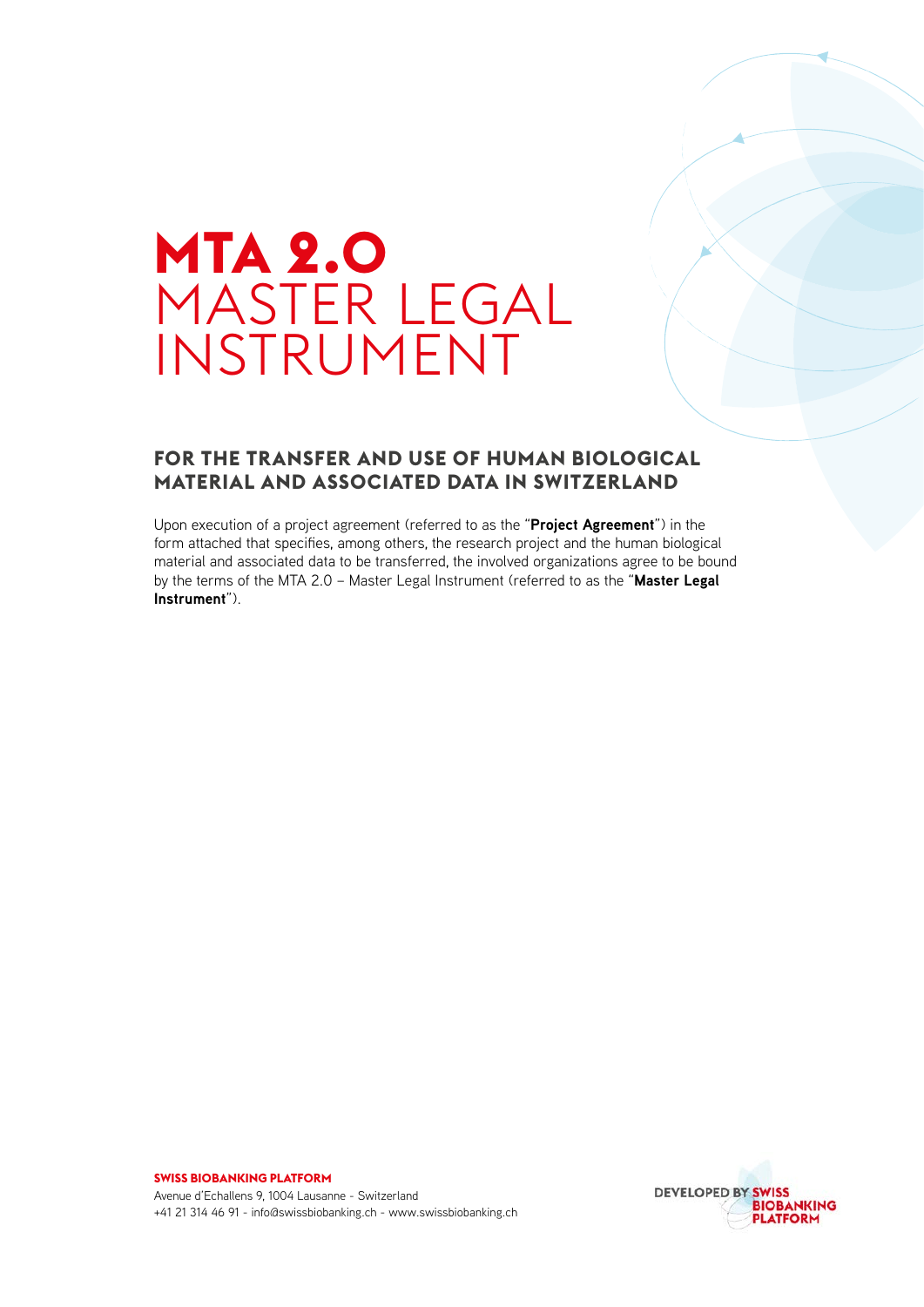# **TABLE OF CONTENT**

|                  | <b>PREAMBLE</b>                                             | 3 |
|------------------|-------------------------------------------------------------|---|
|                  | <b>DEFINITIONS</b>                                          | 3 |
| <b>ARTICLE I</b> | <b>RESEARCH PROJECT</b>                                     | 4 |
|                  | Scope<br>Ethics Committee Approval<br>Provider's Warranties |   |
| <b>ARTICLE 2</b> | <b>ORIGINAL BIOLOGICAL RESOURCES</b>                        | 4 |
| <b>ARTICLE 3</b> | <b>TRANSFER</b>                                             | 4 |
|                  | Confidentiality                                             |   |
|                  | Insurance                                                   |   |
| <b>ARTICLE 4</b> | <b>PROCESSING</b>                                           | 4 |
|                  | Due Care                                                    |   |
|                  | Limitations                                                 |   |
|                  | Security                                                    |   |
| <b>ARTICLE 5</b> | <b>INTELLECTUAL PROPERTY RIGHTS</b>                         | 4 |
|                  | Background IP                                               |   |
|                  | Foreground IP                                               |   |
| ARTICLE 6        | <b>RESEARCH PARTICIPANT'S RIGHTS</b>                        | 5 |
|                  | Fundamental Rights                                          |   |
|                  | Withdrawal of Consent                                       |   |
|                  | No Re-Identification                                        |   |
| <b>ARTICLE 7</b> | <b>LIABILITY AND INDEMNIFICATION</b>                        | 5 |
| ARTICLE 8        | <b>EXPIRATION AND TERMINATION</b>                           | 5 |
|                  | Expiration                                                  |   |
|                  | Termination                                                 |   |
|                  | Consequences                                                |   |
|                  | <b>Survival Clauses</b>                                     |   |
| ARTICLE 9        | <b>AMENDMENTS AND SEVERABILITY CLAUSE</b>                   | 5 |
|                  | Amendments                                                  |   |

Severability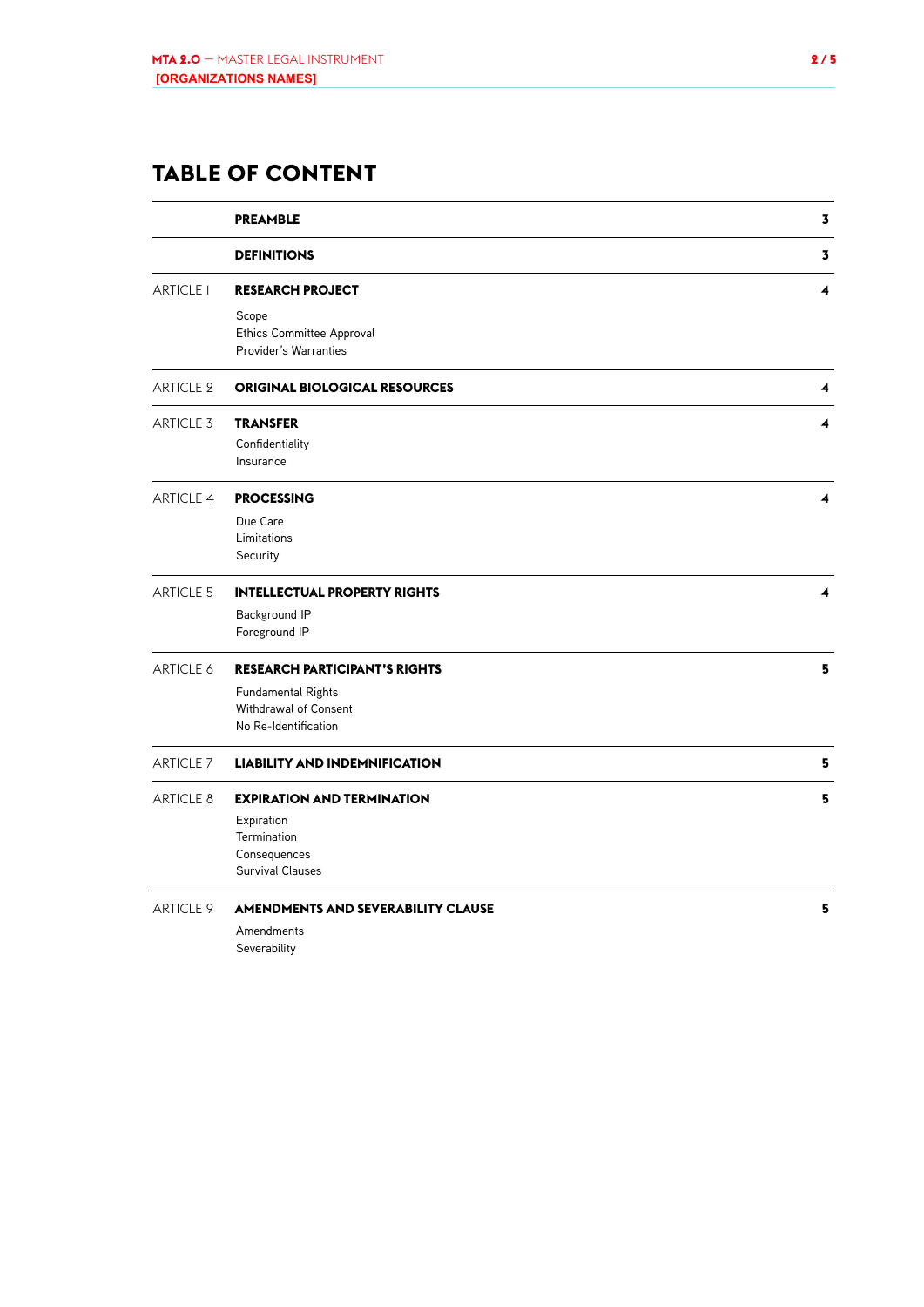#### <span id="page-2-0"></span>**PREAMBLE**

This Master Legal Instrument is supplemented by a Project Agreement.

Jointly, these two documents regulate the transfer and use of specific human biological material and associated data (referred to as the "**Original Biological Resources**") between organizations.

Any organization planning to sign a Project Agreement regulating the transfer of Original Biological Resources for a particular research project (referred to as the "**Research Project**") must agree to be bound by the terms of the Master Legal Instrument beforehand.

The organization providing the Original Biological Resources is referred to as the "**Provider**", and the organization receiving the Original Biological Resources is referred to as the "**Recipient**". They are also referred to individually as a "**Party**" or collectively as the "**Parties**".

The Project Agreement displays the options the organizations' project leaders (referred to as the "**Provider's / Recipient's Project Leader**") can select to meet the Research Project's particular needs.

When signing the Project Agreement, the Project Leaders, as well as their respective organizations, shall abide by all terms and conditions of this Master Legal Instrument.

The **PA** symbol indicates a reference in the Project Agreement document.

## **DEFINITIONS**

For the purpose of this Master Legal Instrument and the Project Agreement, capitalized terms, whether used in singular or plural form, shall have the following meaning:

**Background Intellectual Property (Background IP)** shall have the meaning set forth in **Article 5** of the Master Legal Instrument.

**Coding** means the processing of Original Biological Resources in such a manner that they can no longer be attributed to a specific Research Participant without the use of additional information, provided that such additional information is kept separately and is subject to technical and organizational measures to ensure that the Original Biological Resources are not attributed to an identified or identifiable natural person.

**Associated Data** include Preanalytical Data and Personal Data.

**Biobank Regulation** is a document that describes the biobank's organization and defines its purpose, governance and operational processes.

**Effective Date** means the date of last signing of the Project Agreement.

**Foreground Intellectual Property (Foreground IP)** shall have the meaning set forth in **Article 5** of the Master Legal Instrument.

**Intellectual Property Rights** means all legal rights granted with the aim to protect the creations of the intellect, registered or unregistered, now or hereafter in force or recognized, including trade secrets and know-how.

**Modifications** means any substances created by the Recipient, or the Recipient's co-partners, which contain or incorporate the Original Biological Material in whatever form.

**Original Biological Material** means any material obtained or derived from a biological organism, any Progeny and Unmodified Derivatives thereof, that are to be delivered by the Provider to the Recipient, as described in the Project Agreement.

**Original Biological Resources** means Original Biological Material and Associated Data that are to be transferred by the Provider to the Recipient, as described in the Project Agreement.

**Personal Data** means all information relating to an identified or identifiable person, including health-related data.

**Preanalytical Data** means any data related to the collection, handling, storage and usage of the Original Biological Material (e.g. collection time, transport temperature, centrifuge speed, storing temperature, etc.).

**Processing** means any operation or set of operations which is performed on Original Biological Resources, whether or not by automated means, such as collection, recording, organization, structuring, storage, adaptation or alteration, retrieval, consultation, use, handling, disclosure by transmission, dissemination or otherwise making available, alignment or combination, restriction, erasure or destruction.

**Progeny** means unmodified descendant from the Original Biological Material, such as virus from virus, cell from cell, or organism from organism.

**Provider** means the organization providing the Original Biological Resources.

**Provider's Project Leader** means the Provider's person who takes responsibility for the project as described in the Ordinance on Human Research with the Exception of Clinical Trials of 20 September 2013.

**Recipient** means the organization receiving the Original Biological Resources.

**Recipient's Project Leader** means the Recipient's person who takes responsibility for the project as described in the Ordinance on Human Research with the Exception of Clinical Trials of 20 September 2013.

**Research Participant** means the natural person whose Biological Resources are processed.

**Research Project** means the project of research as set forth in the Project Agreement, as approved by the Ethics Committee, and for which the Original Biological Resources are transferred and processed.

**Results** means, without limitation, any output of the Research Project that are not Progeny or Unmodified Derivatives, such as invention, data, software, algorithms, knowledge, know-how or information that is generated in the Research Project, whatever its form or nature, whether or not it can be protected, as well as any rights attached to it, including Intellectual Property Rights.

**Unmodified Derivatives** means substances created by the Recipient, which constitute an unmodified functional subunit or product expressed by the Original Biological Material. Some examples include subclones of unmodified cell lines, purified or fractionated subsets of the Original Biological Material, proteins expressed by DNA/RNA supplied by Provider, or monoclonal antibodies secreted by a hybridoma cell line.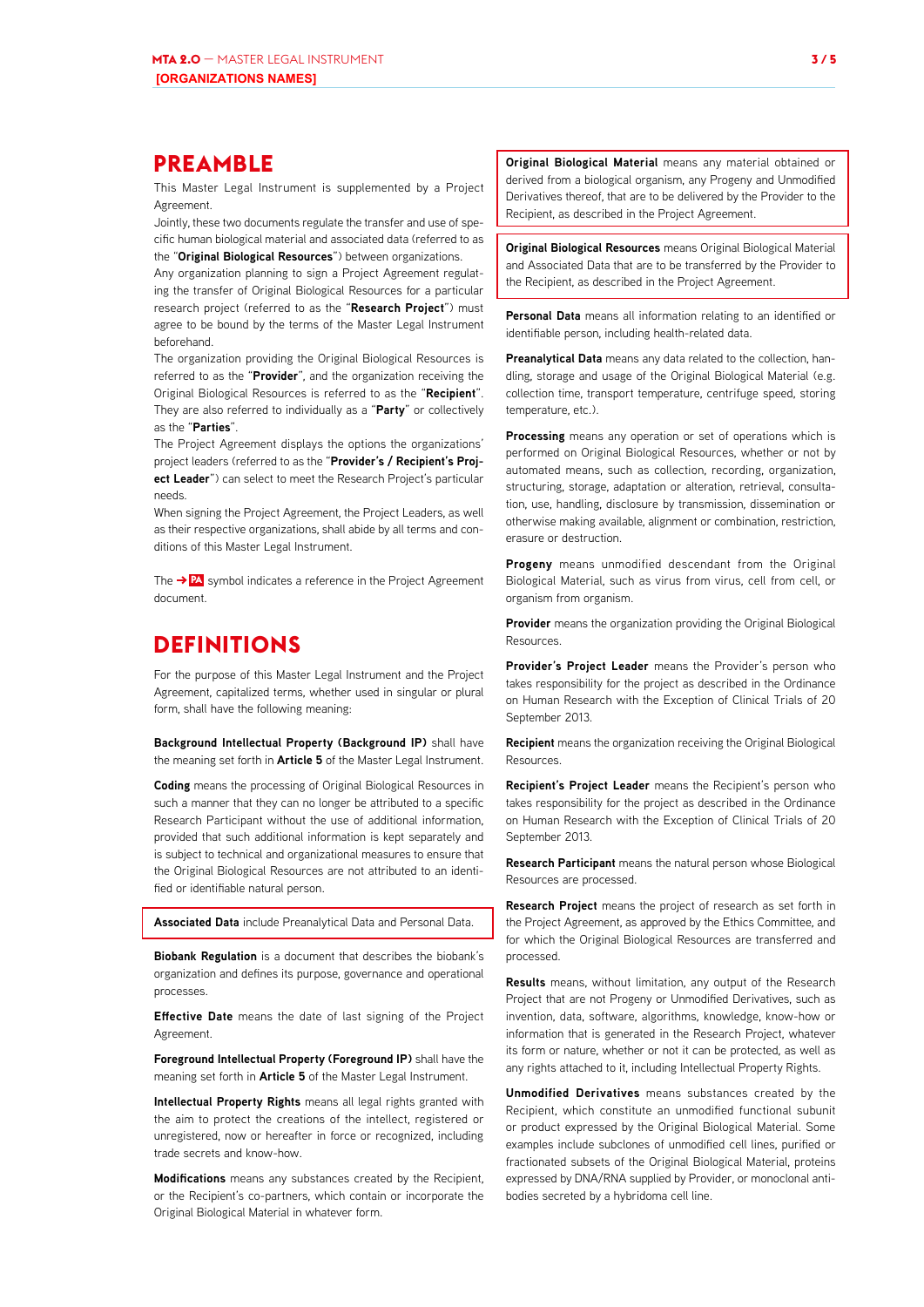# <span id="page-3-0"></span>ARTICLE 1 **RESEARCH PROJECT**

**Scope. → PA** The Parties agree that the research to be conducted by the Recipient, through its Project Leader, with the Original Biological Resources is limited to the Research Project described in the Project Agreement.

The Original Biological Resources may not themselves be commercialized and are to be processed solely by the Recipient and the Recipient's co-partners<sup>1</sup>, under the direction of the Recipient's Project Leader.

- 1.2 **Ethics Committee Approval. PA** The Recipient and the Recipient's Project Leader acknowledge that the Research Project has to be reviewed and approved by the Ethics Committee in charge, as further described in the Project Agreement.
- 1.3 **Provider's Warranties.** The Provider warrants that it is entitled to supply the Original Biological Resources, and that such resources have been processed in compliance with all applicable laws, rules and regulations.

It is expressly agreed that the Provider does not warrant or guarantee that the Original Biological Resources will be either safe or accurate, complete, or useful for any particular purpose.

Furthermore, the Provider offers no warranty that the processing of Original Biological Resources and/or Modifications will not infringe or violate any patent or other proprietary rights of any third party.

# **ARTICLE 9 ORIGINAL BIOLOGICAL RESOURCES**  $\rightarrow$

- 2.1 The Original Biological Resources include the Original Biological Material and Associated Data that are to be transferred for the Research Project.
- 2.2 The Original Biological Resources are further described in the Project Agreement.

# **ARTICLE 3 TRANSFER >PA**

- 3.1 **Confidentiality.** The Provider shall provide the Recipient with Original Biological Resources in a coded form, as described in the Project Agreement. The recipient shall not have the key.
- 3.2 **Insurance.** The Recipient shall be in charge of the transport insurance.

# ARTICLE 4 **PROCESSING**

- 4.1 **Due Care.** The Recipient and the Recipient's Project Leader are aware that the Original Biological Material and its Progeny are experimental in nature and may have hazardous properties or contain infectious agents, and must therefore be handled with all due care to avoid the propagation of infectious agents.
- 4.2 **Limitations**. **PA** The Original Biological Resources will be processed only (i) under the conditions, if any, specified by the Provider's Project Leader in the Project Agreement, and (ii) as provided for by law.

The Recipient and the Recipient's authorized users shall not (i) provide any Results to third party, except as expressly permitted in this Agreement; or (ii) sell, lease, sublicense, copy or provide the Biological Resources to any third party, except as expressly permitted in this Agreement.

It is expressly understood that the Original Biological Material and Modifications as such may not be used for therapeutic purpose in humans.

Furthermore, the Parties agree that the Original Biological Resources shall not be transferred to or accessed by any third party, for any purposes whatsoever, without the prior written agreement of the Provider and in compliance with the Research Participant's informed consent.

4.3 **Security. PA** The Recipient shall process the Original Biological Resources and Modifications in a manner that ensures an appropriate level of security, including protection against unauthorized or unlawful access or processing and against accidental loss, destruction or damage, through appropriate organizational and technical measures as described in the Project Agreement and aligned with the Biobank Regulation.

Secure Original Biological Resources and Modifications access shall be guaranteed at all stages of the process.

The Recipient agrees to immediately report (i) any actual or suspected data protection breach, including a breach against applicable data protection regulation or data protection aspects of this Agreement, (ii) any actual or suspected impairment or inadequacy of the Recipient in fulfilling data protection requirements of this Agreement, and (iii) any application to receive, or any actual access to, data by an authority, unless such reporting is not admissible under statutory provisions for important reasons of public interest.

# **ARTICLE 5 INTELLECTUAL PROPERTY RIGHTS**

5.1 **Background IP**. The Parties agree that each Party shall retain all the right, title and interest in and to its respective Intellectual Property Rights, as of the Effective Date (referred to as the "**Background IP**"). Unless otherwise